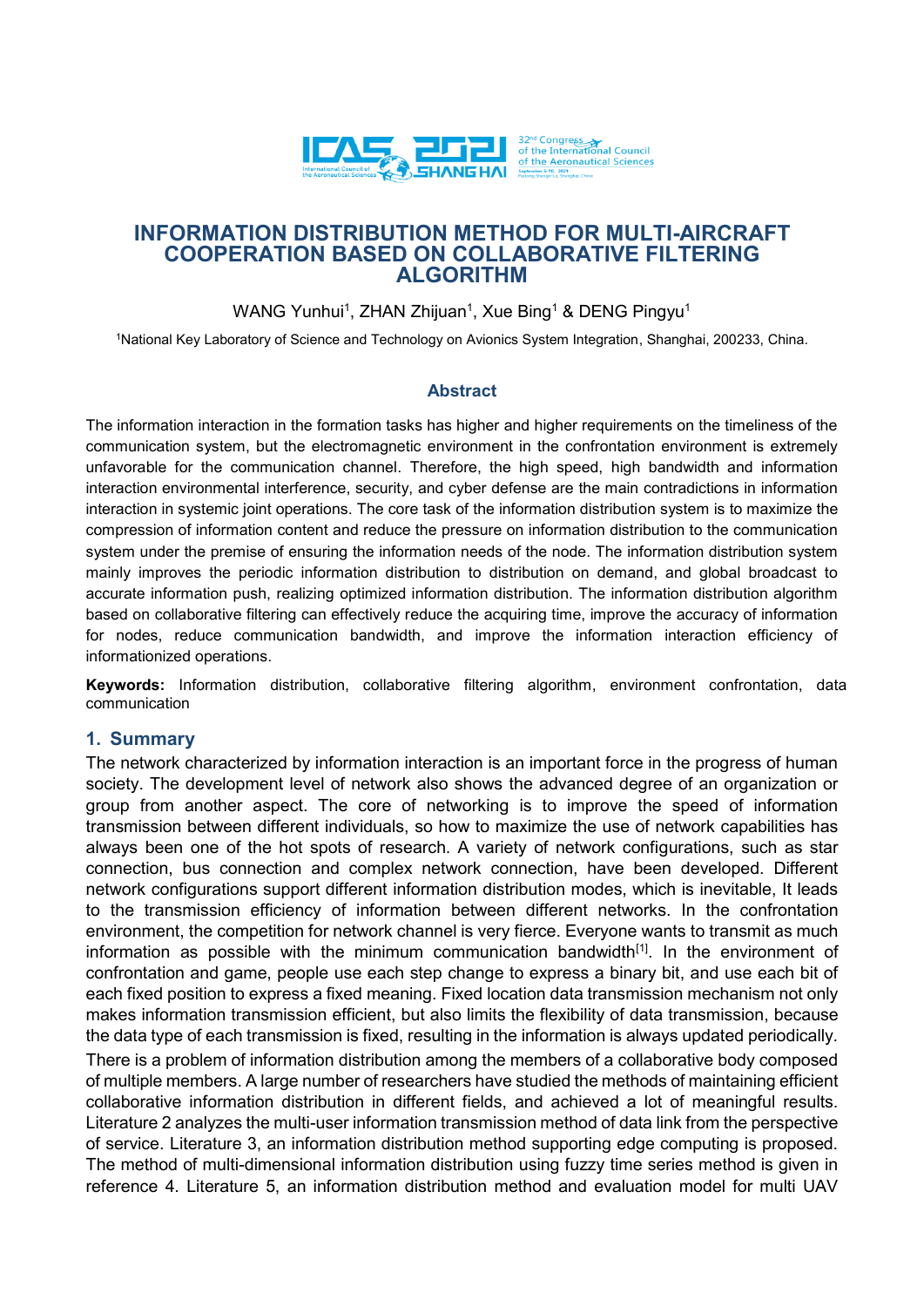cooperative work are given. Literature 6 gives a method of information distribution for physical attack is given. Literature 7 gives a method of information distribution in automatic driving scenario. These studies in the field of information distribution have partially solved their problems, but for how to flexibly use the communication channel for data transmission, so that users can automatically transmit different data according to their needs in different scenarios.

Aiming at the problem of information distribution in the scenario of changeable tasks, this paper establishes the database of data requirements of different tasks, and maps them according to the characteristics of tasks to form the database of task benchmark data requirements. For different task phases, the cosine distance between the current task and the task features in the benchmark database is calculated, and the packets with the smallest distance are distributed. The method of calculating the distance according to the task characteristics and distributing the information according to the minimum distance is called collaborative filtering information distribution algorithm. This algorithm changes the fixed format and fixed information content transmission system in the traditional data link information distribution for the first time, and realizes the dynamic distribution strategy of different information in the confrontation environment.

The structure of this paper is as follows. The first chapter introduces the research status of information distribution and the key content of this paper. The second chapter describes the characteristics of information distribution in detail. The third chapter gives an information distribution framework. The fourth chapter gives a collaborative filtering algorithm model. The fifth chapter gives a simulation example based on the algorithm proposed in this paper. The sixth chapter summarizes it.

## **2. The method of information distribution in the confrontation environment**

Information warfare is one of the core symbols of modern warfare. Distributed Combat equipment is coordinated through information interaction to realize the ability aggregation of systematic warfare. In the process of formation operation, information interaction has higher and higher requirements on the timeliness of communication system, but the electromagnetic environment in the confrontation environment is extremely unfavorable to the maintenance of communication channel. Therefore, the main contradiction of information interaction in systematic joint operation is the high speed and high bandwidth of information interaction and the interference of battlefield environment, security, Cyber Defense, etc. The core task of information distribution system is to maximize the compression of information content and reduce the pressure of information distribution on the communication system under the premise of ensuring the information demand of nodes<sup>[8,9]</sup>. The information distribution system mainly realizes the optimal information distribution by adjusting the periodic information distribution to the on-demand information and the broadcast information to the accurate information push. The information distribution algorithm based on collaborative filtering can effectively reduce the time and accuracy of information acquisition, reduce the communication bandwidth, and improve the information interaction efficiency of information warfare.

The traditional information distribution is a human-in-the-loop request-response mechanism. The node using information submits requests to the service center according to its own needs. The service center pushes operational information to the requester according to global information. The process involves two layers of transformation. It consumes much time, and in the complex environment where people participate, the response information cannot be guaranteed to be the optimal information. In order to solve this problem, some researchers propose to push the operational information by means of periodic push or global broadcast, but it consumes much channel bandwidth, resulting in wasted resources, which often interfere with the distribution of truly useful messages. The information distribution system studied in this paper mainly solves the environmental information, which includes situational information and physical information. The situational information is the operational information in specific airspace operational process during a certain period of time, involving the airborne flight target location, target attributes, information such as target motion attributes, distance between targets, and target motion trends. The physical information includes atmospheric information, terrestrial information, sea area information, electromagnetic radiation information, and altitude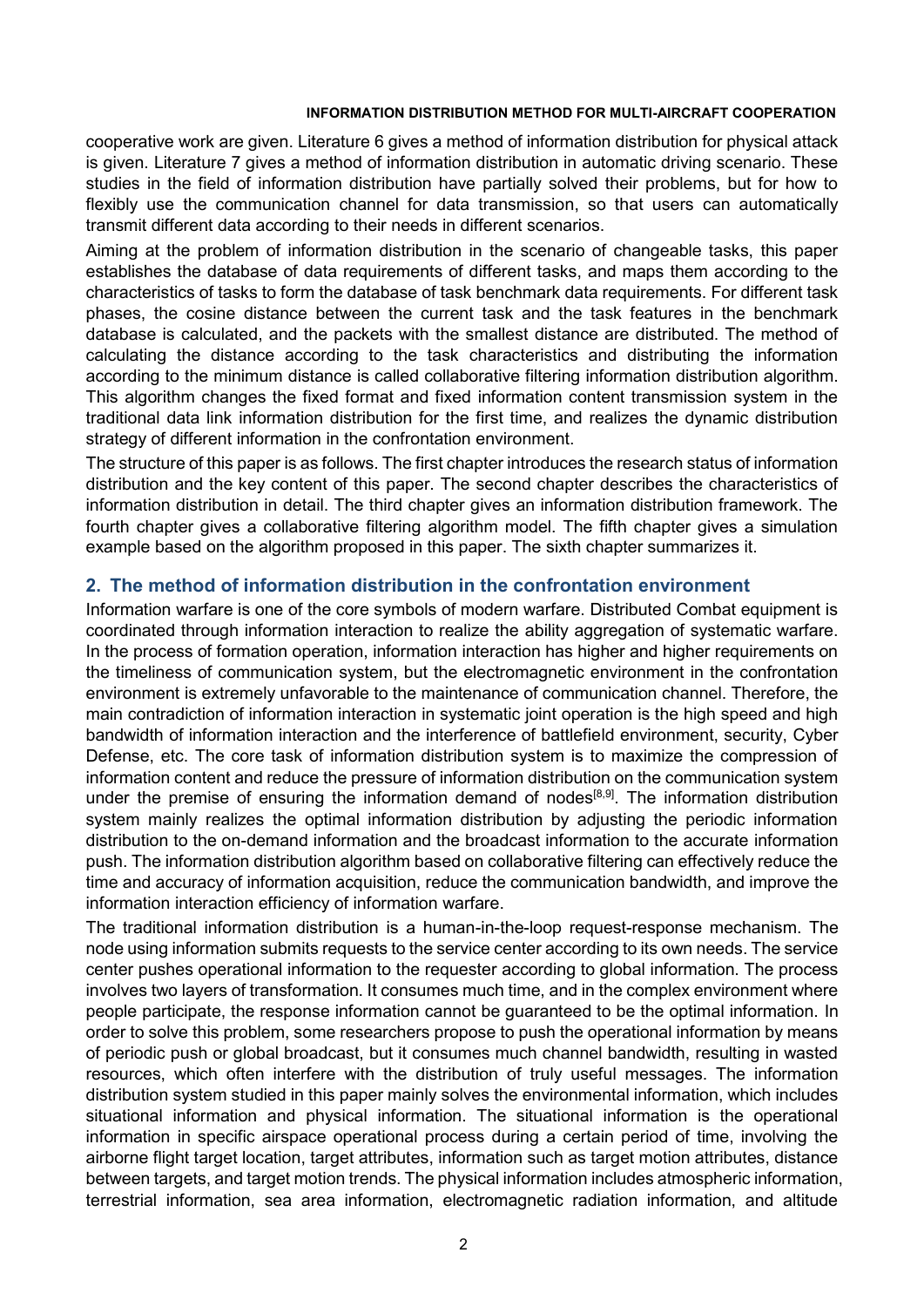information of a specific airspace.

## **3. Information distribution framework**

In the current command and control node centric multi aviation platform task coordination architecture, the command and control node needs to control the task requirements of no node in the whole environment, and use the data communication network between multi aviation platforms for information distribution. Each aviation platform uploads the information obtained by its own sensors in real time. Only the command and control center can grasp the global information. Moreover, the command and control center will also have the command information, the global environment information and the global confrontation information of the higher level control center. The transmission of information in the network is not the more the better, but needs a task appropriate and appropriate information, which can not only reduce the pressure of communication network data transmission, but also reduce the processing pressure of each aviation platform. The information distribution architecture shown in the figure below is just the information distribution mode of multi aviation platform with the command and control node as the center<sup>[10-12]</sup>. The command and control center node integrates the information perceived by each individual in the formation, and combines the environment information and task information to form a global unified situation. Each member uses the data sent by the command and control center to form a local decision input and carry out individual actions. In the process of command and control task with human participation, commanders manually distribute information to each individual. Due to the limitation of human processing ability, they usually distribute information at the same rate. As a result, the most important information can not be sent to the individuals in need in time.

The best information distribution strategy is to use the experience information to analyze different situations and get the optimal information demand of each individual in each situation. The command and control center sends information to different individuals according to the situation information. In this paper, the collaborative filtering algorithm is used to classify and save the historical situations, and the historical event experience value is formed in the situation space, When the situation in the process of multi aviation platform cooperation is digitized and compared with the experience value in the situation space, the group of information distribution information with the minimum multidimensional distance value is searched, and the information distribution instruction of the current command and control center is given.



Figure 1. Information distribution architecture of multi-aircraft cooperation.

# **4. Description of collaborative filtering algorithm**

According to the task information of the current node, the distance calculation is performed with all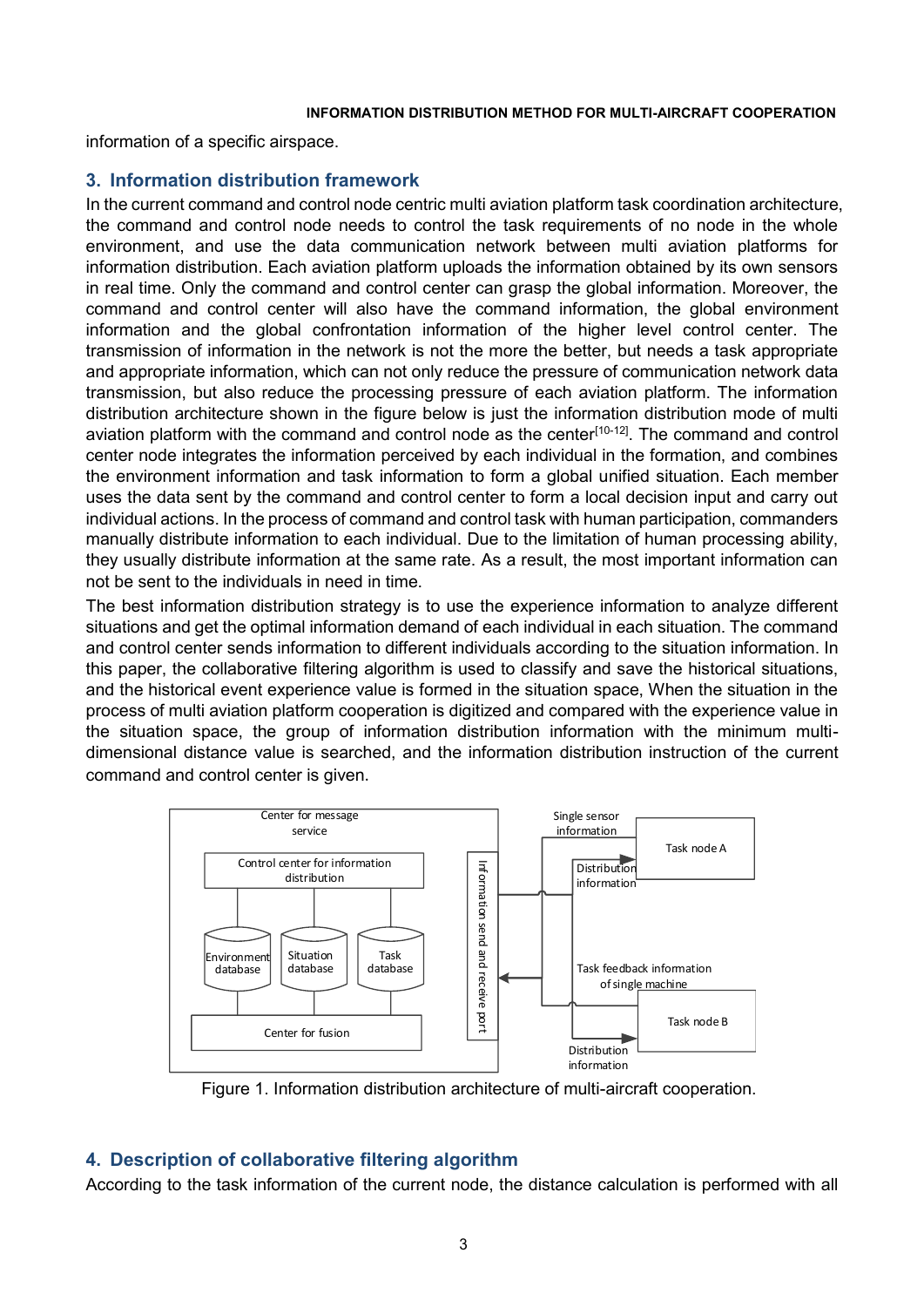the tasks in the task library, and the information corresponding to the previous tasks m is summed, and the maximum information value is obtained. The information queue is the current optimal information demand queue, and the information service center distributes all information. The detailed algorithm is as follows.

This paper adopts the collaborative filtering algorithm as the decision rule generation algorithm of the information service center, and uses the calibrated combat mission and combat information pair as the training data set  $I_d$  . Training data set  $I_d = \{W,S\}$  , According to the task classification  $W$ determined by the command and control center, each task number corresponds to all data pairs that can characterize the task,  $W\!=\!(item_{\!1}, item_{\!2},\!L\,$  ,*ite* $m_{\!n})$  *, ite* $m_{\!i}$  represents the first eigenvalue. The eigenvalues handled in this paper need to describe a complete task, so the value of each eigenvalue needs to be normalized. For the time type feature value, the time absolute value is used; for the geographic location type, the feature value takes the latitude and longitude ratio with respect to the reference point origin; for the subjective feature value such as the task importance, the equal value absolute value of 1 to 10 is used; The eigenvalues use the absolute value of the probability, and the specific task eigenvalues need to be processed according to the actual use situation.

Find the task with the highest similarity to the current combat node task in the task library. The similarity uses the cosine distance of the multi-dimensional vector as the criterion.

$$
sim(i, j) = \frac{W_i \cdot W_j}{|W_i| \cdot |W_j|} = \frac{\sum_{v \in n} (W_{i,v} \times W_{j,v})}{\sqrt{\sum_{v \in n} W_{i,v}^2} \sqrt{\sum_{v \in n} W_{j,v}^2}}
$$
(1)

Which  $W_{_{l,\nu}}$  represents the feature  $\it i$  of the task  $\rm \nu$  .

According to the task information of the current node, the distance calculation is performed with all the tasks in the task library, and the information corresponding to the previous tasks *m* is summed, and the information of the largest front-middle task is summed, and the information maximum value is obtained. The information queue is the current optimal information demand queue, and the information service center distributes all confidence. The detailed algorithm is as follows.

Collaborative filtering information distribution algorithm

Input: Enter the task status data of the current node;

Output: A list of information required by the current node.

Step1. Normalize the task N status data of the node;

Step2. for  $i \in n$ 

calculate  $\mathit{sim}(N,i)$  ;

Step3. save  $\mathit{sim}(N,i)$  in the queue of distance  $L$  <del>;</del>

 $\textsf{Step4.} \max_{top-m \in L} sim(N, i)$  $\max_{i \text{max}} \text{sim}(N, i)$  :

Step5. 1 *m i i*  $S = \sum S_i$ 。

### **5. Simulation analysis**

For the sake of simplicity, we assume that in a strategic airdrop mission, the main delivery aircraft

以上提到的算法,理论上能够解决多航空平台协同任务中的信息分发问题,但是面对高维度和高数据 量的问题会出现数据稀疏的问题。在实际应用过程中,指挥控制中心需要对每一个任务平台的态势与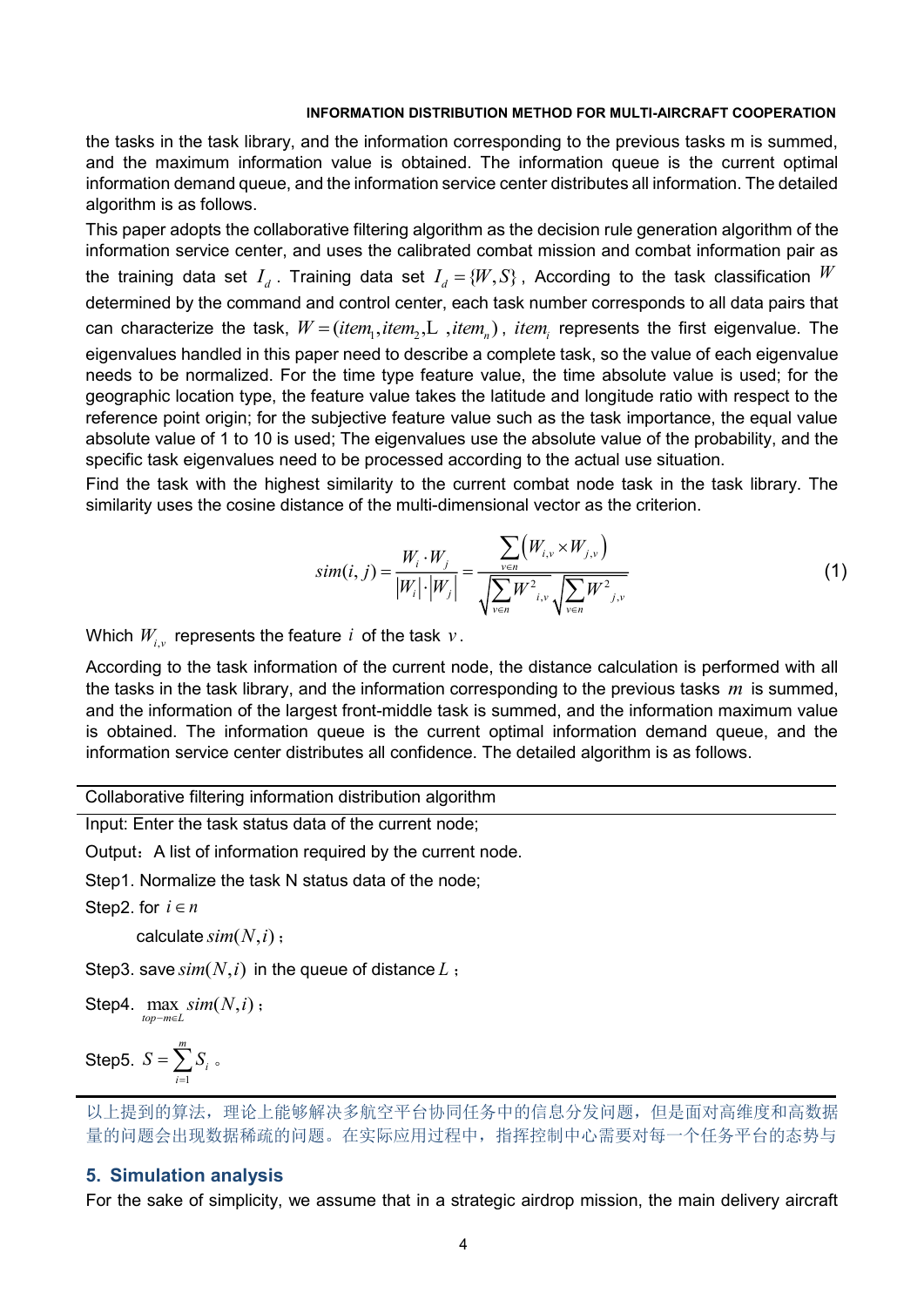carries four escort aircraft. In the whole mission execution process, it can be divided into three stages, namely, takeoff phase, cruising phase and air drop phase, At the same time, the main delivery aircraft also needs to receive the meteorological information, task number information, waypoint information, etc. pushed by the ground command and control center. In cruising stage, the main delivery aircraft needs to transfer position information, target information, control information and so on with the escort aircraft. In the air drop phase, the main delivery aircraft needs to send delivery information to the ground command and control center and interact with the ground personnel. It can be seen that the content of information transmission includes periodic information and trigger information, and the content of information transmission will change according to the transformation of task stage. The algorithm proposed in this paper is used to distribute information and record the amount of information exchange data in the whole task simulation cycle. The amount of data between the two methods was recorded and compared. In order to facilitate comparative analysis, the information distribution process of this paper adopts different strategies, one is manual distribution for the whole process, and the time consumption and information type of each stage are recorded, and the other uses the collaborative filtering algorithm proposed in this paper. The simulation shows that the proposed algorithm can cover 95% of information requirements while ensuring task execution.



Figure 2. The simulation result

The analysis indicates that the algorithm meets the information needs of the operational nodes, and can greatly reduce the pressure of information transmission on cooperative operation communication. This method can not only provide decision support for the command and control operators of the information service center. Meanwhile, it can be used in the information distribution on drones by human-machines in the process of unmanned operation.

## **6. Conclusion**

The effect of information distribution in the countermeasure environment is directly determined by whether the proportion of data needs is met or not. The frequency and dimension of data distribution can be dynamically adjusted when needed, which will effectively reduce the pressure of communication channel. Especially in the case of communication interference, the available effective bandwidth is very limited. If the necessary information is not transmitted in different ways in the network, It will hinder the transmission of useful information, and then affect the mission completion between multiple aircraft. The calculation of the distance between tasks proposed in this paper determines the historical data to cut the information distribution content and frequency of the current task, which can meet the needs of the current data transmission to the maximum extent, effectively reduce unnecessary data transmission, and effectively use the communication bandwidth. It is an effective information distribution method.